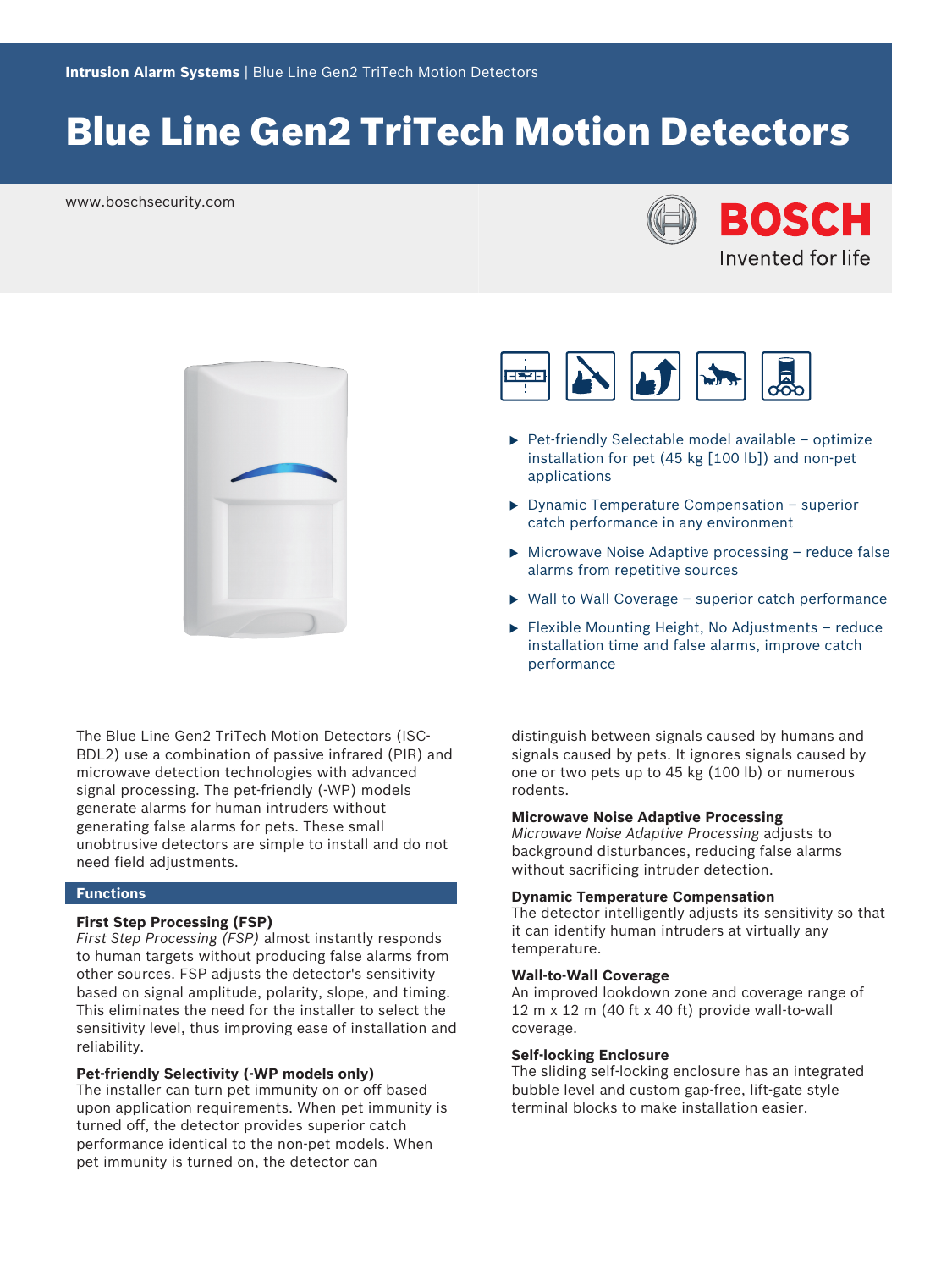# **Sealed Optics and Electronics**

The optics and electronics are assembled into the front enclosure and sealed with a protective cover to prevent damage during installation. The sealed optical chamber also prevents drafts and insects from affecting the detector.

### **Test Features**

Externally visible alarm LED can be disabled after installation.

# **Certifications and approvals**

These detectors are also designed to comply with the following:

Europe Complies with EN50131-2-4 Grade 2

Complies with EN50130-5 Class II

Complies with EN60529, EN50102 (IP30, IK04)

Complies with Directive 2002/95/EC - Restriction of the use of certain Hazardous Substances (RoHS)

#### China Complies with CCC GB10408.1 and GB10408.9

| <b>Region</b> | <b>Certification</b> |                                                                                                                                                                                                                                                                                                               |
|---------------|----------------------|---------------------------------------------------------------------------------------------------------------------------------------------------------------------------------------------------------------------------------------------------------------------------------------------------------------|
|               |                      | GODKJENNELSESBEVIS [-WP6, -W12, -<br>WP121                                                                                                                                                                                                                                                                    |
| Europe        | <b>CE</b>            | 2004/108/EC: EMC Directive,<br>2006/95/EC: Low-Voltage Directive,<br>and 1999/5/EC Radio Equipment and<br>Telecommunications Terminal Equip-<br>ment (R&TTE), 2011/65/EU: Restriction<br>of the use of certain hazardous substan-<br>ces in electrical and electronic equip-<br>ment [-WP6G, WP12G, and W12G] |
|               | CF                   | 2004/108/EC: EMC Directive,<br>2006/95/EC: Low-Voltage Directive,<br>and 1999/5/EC Radio Equipment and<br>Telecommunications Terminal Equip-<br>ment (R&TTE), 2011/65/EU: Restriction<br>of the use of certain hazardous substan-<br>ces in electrical and electronic equip-<br>ment [-WP12H, -W12H]          |
|               | EN5013<br>1          | EN50131-2-4 [-WP12G]                                                                                                                                                                                                                                                                                          |
|               | EN5013<br>1          | EN50131-2-4 [-W12G]                                                                                                                                                                                                                                                                                           |
|               | EN5013<br>1          | EN50131-2-4 [-WP12H]                                                                                                                                                                                                                                                                                          |
|               | EN5013<br>1          | EN50131-2-4 [-WP6G]                                                                                                                                                                                                                                                                                           |
|               | EN5013<br>1          | EN50131-2-4 [-W12H]                                                                                                                                                                                                                                                                                           |
| Belgium       | <b>INCERT</b>        | B-509-0052/f [ISC-BDL2-W12G, -<br>WP12G.-WP6Gl                                                                                                                                                                                                                                                                |
|               | <b>INCERT</b>        | B-509-0052/f [ISC-PDL1-W18G, -<br>WC30G. - WA18x: ISC-BDL2-WP12G1                                                                                                                                                                                                                                             |
| USA           | UL                   | cULus - ANSR: Intrusion-detection Units<br>(UL 639), ANSR7: Intrusion-detection<br>Units Certified for Canada (ULC-S306)<br>[-W12G, -WP12G, -WP6G]                                                                                                                                                            |
|               |                      |                                                                                                                                                                                                                                                                                                               |

| <b>Region</b>        | <b>Certification</b> |                                                                                                    |
|----------------------|----------------------|----------------------------------------------------------------------------------------------------|
|                      | <b>FCC</b>           | T3X-BLG2 [-W12G, -WP12G, -WP6G]                                                                    |
| Canada               | IC.                  | 1249A-BLG2 [-W12G, -WP12G, -<br>WP6G1                                                              |
| France               | <b>AFNOR</b>         | 2820200003D0 [-WP12G]                                                                              |
|                      | <b>AFNOR</b>         | 2820200003C0 [-W12G]                                                                               |
|                      | <b>AFNOR</b>         | 2820200003B0 [-WP12H]                                                                              |
|                      | <b>AFNOR</b>         | 2820200003E0 [-WP6G]                                                                               |
|                      | <b>AFNOR</b>         | 2820200003A0 [-W12H]                                                                               |
| China                | CCC                  | 2010031901000323 [-CHI]                                                                            |
| Sweden               | <b>INTYG</b>         | 11-266 [-W12G]                                                                                     |
|                      | <b>INTYG</b>         | 11-264 [-WP6G]                                                                                     |
|                      | <b>INTYG</b>         | 11-265 [-WP12G]                                                                                    |
| <b>Brazil</b>        | ANATFI               | 2140-10-1855 [-W12G, -WP12G, -<br>WP6G1                                                            |
| the Nether-<br>lands | <b>NCP</b>           | 2011062 [ISC-BPR2-w12, -WP12, ISC-<br>BPQ2-W12, ISC-BDL2-W12G, ISC-<br>BDL2-WP12G, ISC-BDL2-WP6G]] |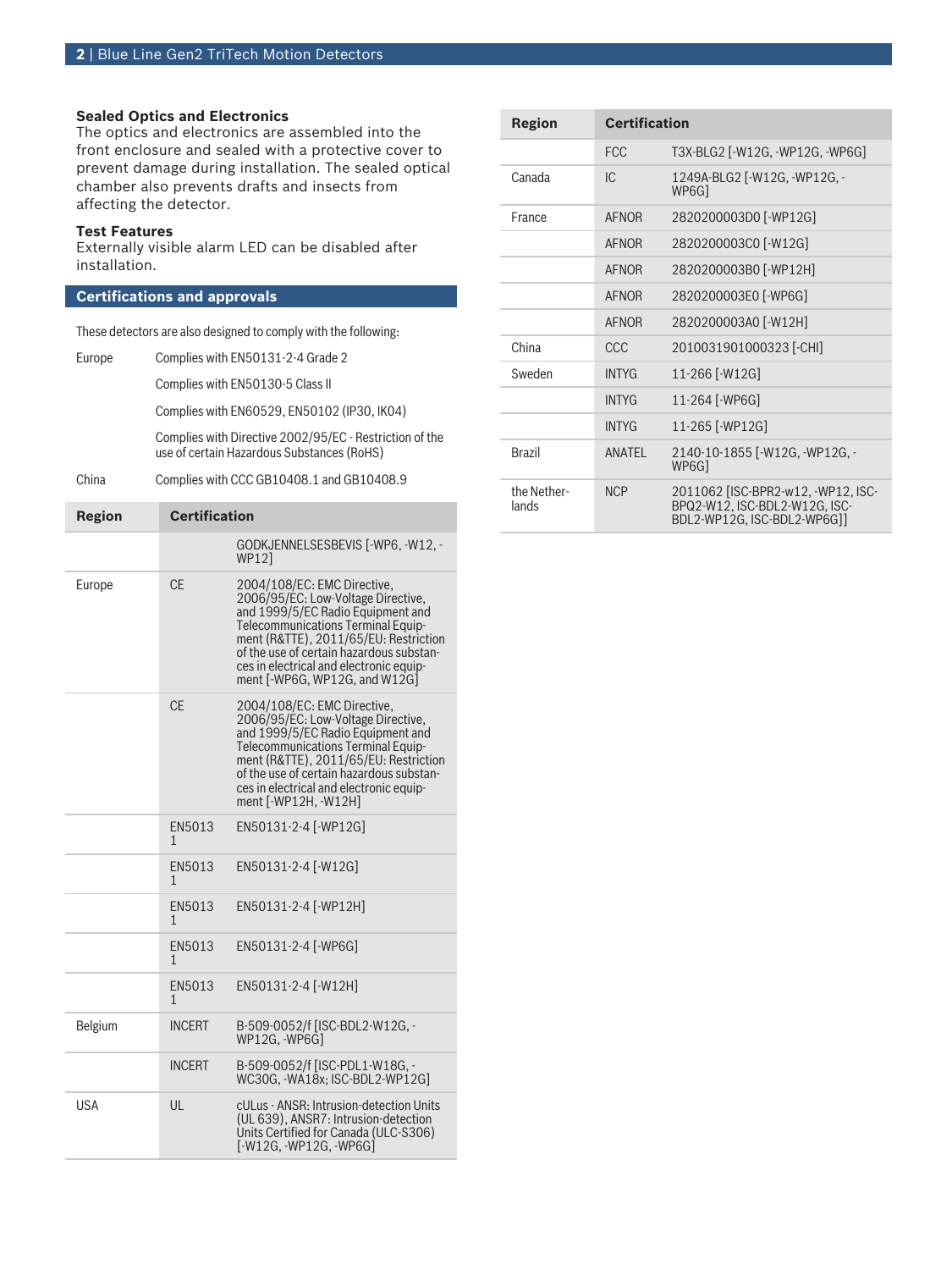# **Installation/configuration notes**

#### **Coverage Patterns**



12 m x 12 m (40 ft x 40 ft) coverage



6 m x 6 m (20 ft x 20 ft) coverage (ISC‑BDL2‑WP6G, ISC‑BDL2‑WP6G‑CHI)

#### **Mounting**

The recommended mounting height is 2.2 m to 2.75 m (7.2 ft to 9 ft) with no adjustments required. The detector can be mounted:

- On a flat wall (surface, semi-flush), with the optional B335 Swivel-mount Bracket, or with the optional B328 Gimbal-mount Bracket.
- In a corner (the junction of two perpendicular walls).
- On the ceiling with the optional B338 Ceiling-mount Bracket.

# **Parts included**

| Component<br>Quant. |  |
|---------------------|--|
|---------------------|--|

- 1 Detector
- 1 Hardware pack
	- 2 anchors  $(*6, **8 \times 7/8)$
	- 2 screws  $(#6 \times 1.25)$  $\cdot$  1 cable tie (2.5 mm)
	-

1 Literature - Installation Guide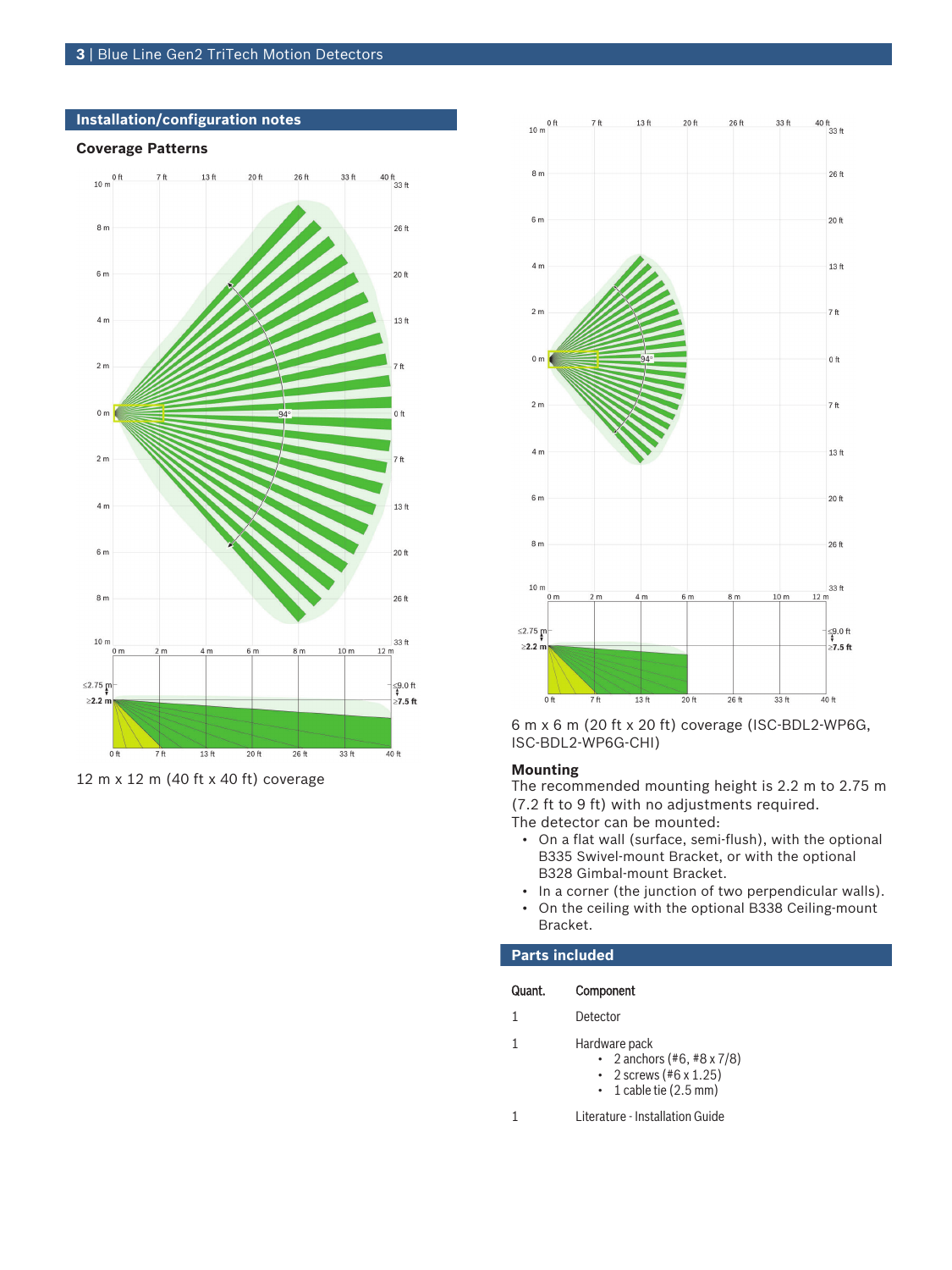# **Technical specifications**

#### **Electrical**

| Current (alarm/standby): | 10 mA at 12 VDC |
|--------------------------|-----------------|
| Voltage (operating):     | 9 VDC to 15 VDC |

#### **Environmental**

| <b>Fnvironment</b>          | Complies with EN50130-5 Class II                                                                                                                    |
|-----------------------------|-----------------------------------------------------------------------------------------------------------------------------------------------------|
| Pet Immunity <sup>1</sup> : | One or two pets up to 45 kg (100 lb) or<br>numerous rodents                                                                                         |
| Relative Humidity:          | 0 to 95%, non-condensing<br>For UL Listed product installations,<br>0 to 85%, non-condensing                                                        |
| Temperature (operating):    | $-30^{\circ}$ C to $+55^{\circ}$ C ( $-20^{\circ}$ F to $+130^{\circ}$ F)<br>For UL Listed product installations, 0°C<br>to +49°C (+32°F to +120°F) |

 $^{\rm 1}$  Applies to the Pet Friendly models only and only when the Pet Immunity feature is turned on.

#### **Mechanical**

| Color:                                            | white                                                                                                                   |
|---------------------------------------------------|-------------------------------------------------------------------------------------------------------------------------|
| Dimensions:                                       | 10.5 mm $\times$ 61 mm $\times$ 44 mm<br>$(4.2 \text{ in. x } 2.4 \text{ in. x } 1.7 \text{ in.})$                      |
| Material:                                         | High-impact ABS plastic                                                                                                 |
| Radio Frequency<br>Interference (RFI)<br>Immunity | No alarm or setup on critical frequencies in the<br>range from 150 kHz to 2 GHz at field strengths<br>less than 30 V/m. |

# **Outputs**

| Relay:  | Solid state, supervised, Form A normally-closed (NC)<br>contacts rated for $\leq 100$ mA, 25 VDC, 2.5 W, $\leq 20 \Omega$<br>closed              |
|---------|--------------------------------------------------------------------------------------------------------------------------------------------------|
| Tamper: | Normally-closed (NC) contacts (with cover on) rated<br>for $\leq 100$ mA, 25 VDC, 2.5 W<br>Connect tamper circuit to 24-hour protection circuit. |

# **Ordering information**

### **Blue Line Gen2 TriTech Motion Detector (12 m [40 ft] coverage, 10.525 GHz)**

Provides PIR and microwave, 12 m x 12 m (40 ft x 40 ft) coverage.

Order number **ISC-BDL2-W12G**

### **Blue Line Gen2 TriTech Motion Detector (12 m [40 ft] coverage, 10.588 GHz)**

Provides PIR and microwave, 12 m x 12 m (40 ft x 40 ft) coverage. For use in France and the United Kingdom. Order number **ISC-BDL2-W12H**

### **Blue Line Gen2 Pet‑Friendly TriTech Motion Detector (6 m [20 ft] coverage, 10.525 GHz)**

Provides Pet Friendly PIR and microwave, 6 m x 6 m (20 ft x 20 ft) coverage. Order number **ISC-BDL2-WP6G**

### **Blue Line Gen2 Pet‑Friendly TriTech Motion Detector (12 m [40 ft] coverage, 10.525 GHz)**

Provides Pet Friendly PIR and microwave, 12 m x 12 m (40 ft x 40 ft) coverage. Order number **ISC-BDL2-WP12G**

#### **Blue Line Gen2 Pet‑Friendly TriTech Motion Detector (12 m [40 ft] coverage, 10.588 GHz)**

Provides Pet Friendly PIR and microwave, 12 m x 12 m (40 ft x 40 ft) coverage. For use in France and the United Kingdom. Order number **ISC-BDL2-WP12H**

**Blue Line Gen2 Pet‑Friendly TriTech Motion Detector for China (6 m [20 ft] coverage, 10.525 GHz)** For China Order number **ISC-BDL2-WP6G-CHI**

# **Blue Line Gen2 Pet‑Friendly TriTech Motion Detector for China (12 m [40 ft] coverage, 10.525 GHz)** For China Order number **ISC-BDL2-WP12G-CHI**